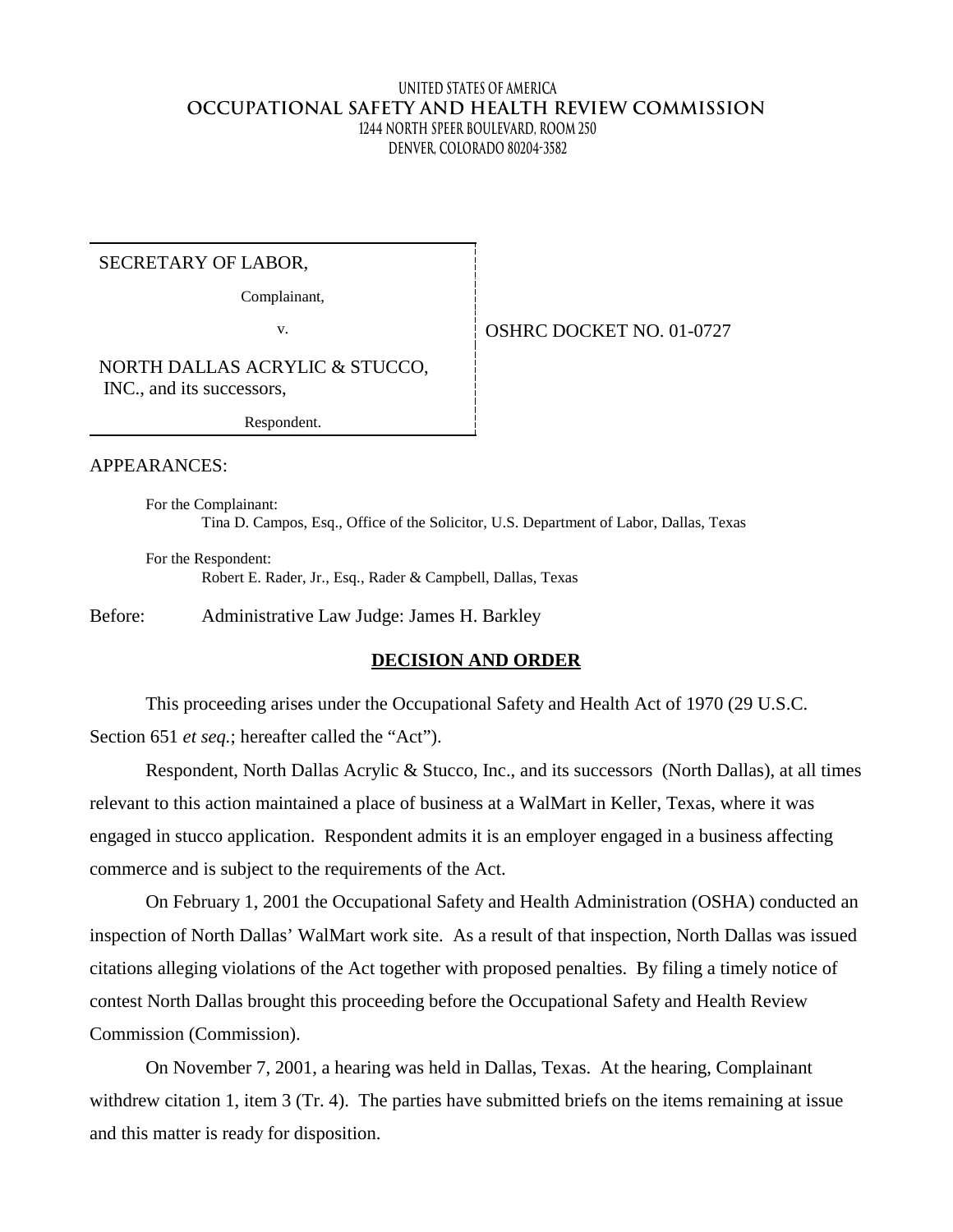#### **Facts**

OSHA Compliance Officer (CO) Larry Moore conducted the February 1, 2001 inspection of the construction site at the Keller WalMart (Tr. 8-9). CO Moore testified that when he arrived on the site he observed three of Respondent's employees applying stucco from a three tiered fabricated frame scaffold for 10 to 15 minutes (Tr. 10-11, 14, 27). Two men worked from a planked platform, which CO Moore measured, and found to be approximately 12 feet above the ground. A third man worked from a second platform approximately 18 feet above the ground (Tr. 15, 17; Exh. R-6).

Moore testified that the legs of the scaffold were set on cut wood planks instead of on adjustable base plates or mud sills (Tr. 15-16; Exh. C-1, C-2). Moore believed the wood blocks were insufficient to level the scaffold on the ungraded dirt, and that the scaffold seemed to tilt slightly to the left (Tr. 16, 46, 50-51). Noel Juarez, North Dallas' lead man, testified that each of the scaffold legs did have a base plate, each of which rested on a block of wood (Tr. 33, 138, 142-43, 146). CO Moore admitted that the scaffold did not seem unstable as he watched the three men working on it (Tr. 39, 54).

Moore testified that he asked Noel Juarez to have the employees dismount the scaffold (Tr. 22- 23). Moore testified that the two employees on the 12 foot platform climbed down the ends of the scaffold in lieu of using a ladder (Tr. 22-23, 59; Exh. C-1). A walkway from the top level of scaffolding led to a separate tier of scaffolding where a ladder provided a means of access for the employee on the 18 foot level (Tr. 43, 138). Juarez admitted that he did not provide a ladder for accessing the 12 foot platform, though he knew one was required. Juarez stated that the stucco job to be performed from the 12 foot platform was small and could be completed within 15 or 20 minutes. He did not install a ladder because the workers would only be going up and down one time, and he didn't think anyone would notice the deficiency (Tr. 137-139)

Finally, Moore testified, the ends of the scaffold were unguarded, and no alternative methods of fall protection were in use (Tr. 27, 72-73). Noel Juarez testified that only the 12 foot platform was unguarded (Tr. 138). Complainant's exhibit C-6 confirms Juarez's assertion that there were guardrails on the top level of the scaffolding (Tr. 36, 138; Exh. C-6).<sup>1</sup> Juarez admitted that there were no guardrails on the end of the 12 foot scaffold because he thought the job would quickly be over and

**<sup>1</sup> This judge has considered, but discounts CO Moore's testimony that the toprail and midrail visible on the upper, 18 foot, scaffold level were "shadows or some other phenomena" (Tr. 64, 73).**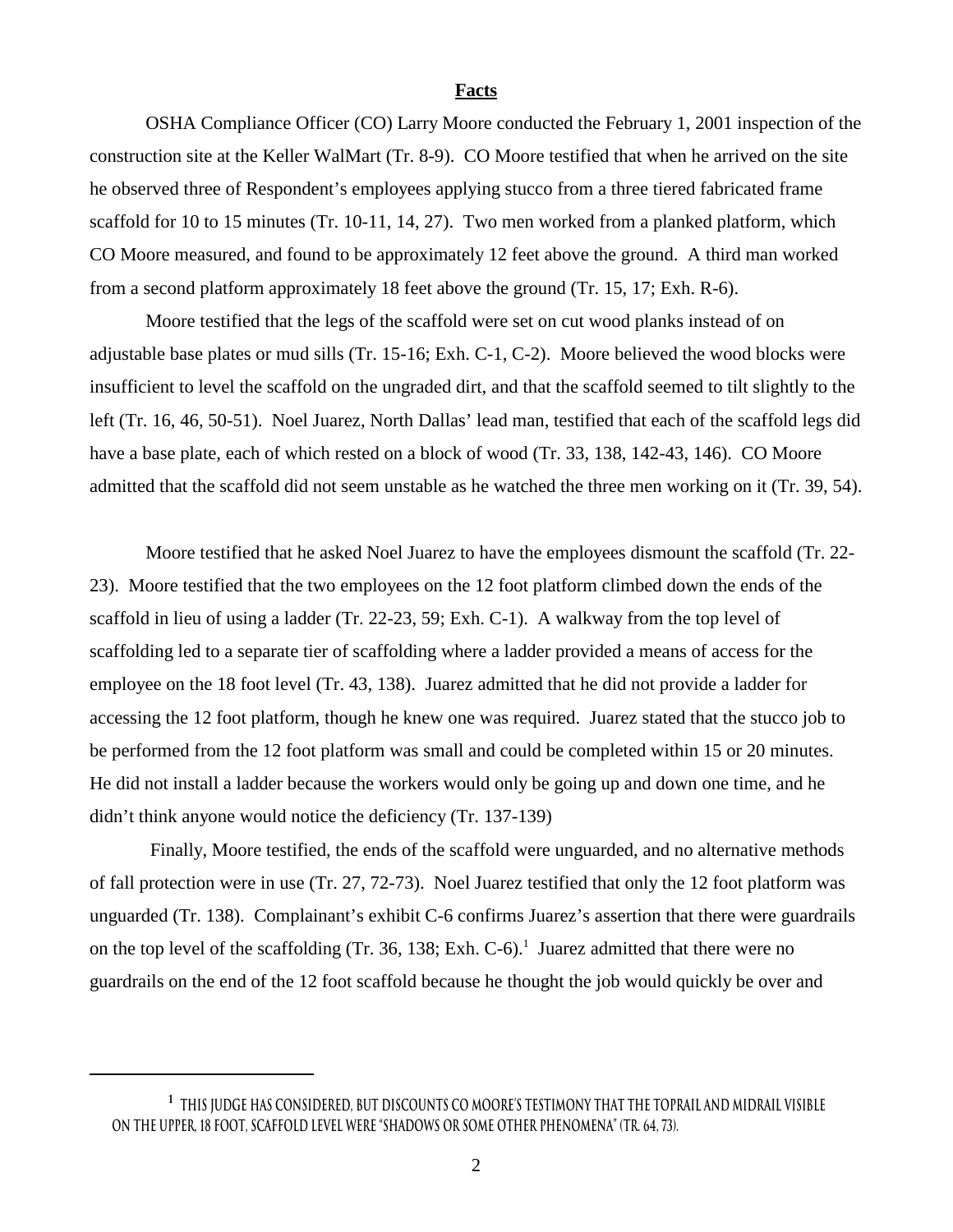believed that it would take longer to install the guardrails than it would take to finish the job (Tr. 146). Juarez admitted that he knew he was supposed to put up the guardrails (Tr. 147).

Moore testified that he looked, but did not see any additional base plates, ladders or other scaffold parts on the work site (Tr. 21, 26, 31, 46).

# **Alleged Violations of §1926.451 et seq.**

# **Serious citation 1, item 1** alleges:

## 29 CFR 1926.451(c)(2):

a) South exterior wall area: The supported scaffold legs of the three tiered scaffold that employees work on, did not have base plates and mud sills.

The cited standard provides:

Supported scaffold poles, legs posts, frames, and uprights shall bear on base plates and mud sills or other adequate firm foundation.. . .

## *Discussion*

This judge credits the testimony of Noel Juarez, who maintained that the scaffold legs all had base plates, which rested on an adequate foundation of wooden blocks. While the terms base plate and mud sill are not defined in the standard, North Dallas argues persuasively that the term "base plate" refers to the flat metal plates which appear to be welded to the bottom of each scaffold upright in Complainant's Exh. C-1, C-2, and C-76.<sup>2</sup> North Dallas' explanation of "mud sills" as a means of preventing the metal uprights from sinking into the dirt or mud, is also persuasive. Both such supports were present on the cited scaffold. There is no evidence that the base plates and wooden blocks did not provide an adequate firm foundation for the scaffold.

Complainant failed to prove that the cited standard was violated; citation 1, item 1 is vacated.

# **Serious citation 1, item 2** alleges:

## 29 CFR 1926.451(e)(1):

a) South exterior wall area: Employees worked on a three tiered scaffold platform approximately 18 feet above a point of access. Employees did not use ladders as a means of access. Employees climbed the cross braces and frames to access the scaffold.

The cited standard provides:

<sup>&</sup>lt;sup>2</sup> Nothing in the standard requires that base plates be adjustable, as Complainant maintains. In it's brief, North Dallas argues that "screw jack" is the term for an adjustable base plate, which may be required where the ground is uneven (*See;* Respondent's post hearing brief, p. 4; Vasquez' testimony, Tr. 123). However, based on the photographic evidence, a screw jack does not appear to have been necessary to level the scaffold in this case.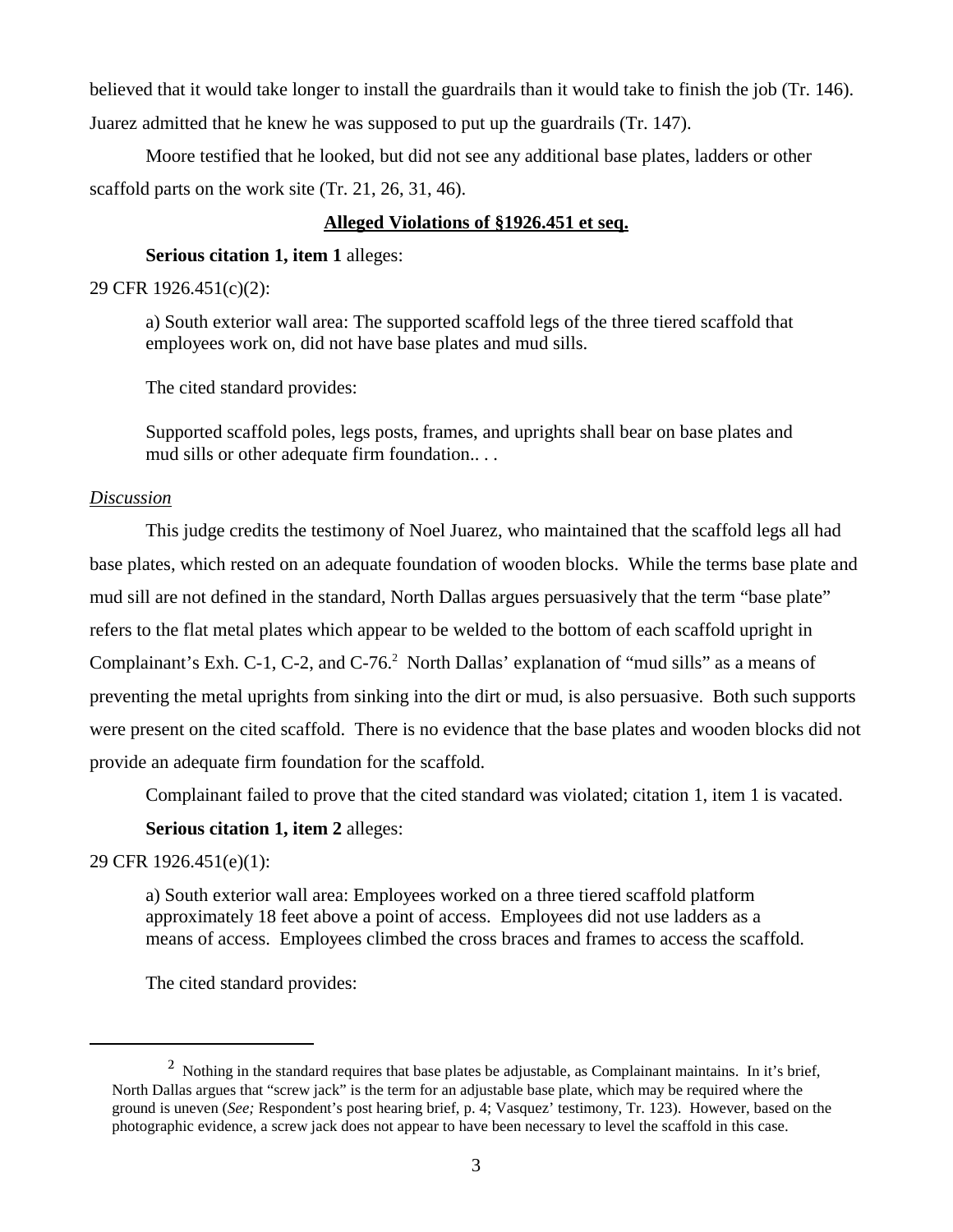When scaffold platforms are more than 2 feet (0.6 m) above or below a point of access, portable ladders, hook-on ladders, attachable ladders, stair towers (scaffold stairways/towers), stairway-type ladders (such as ladder stands) ramps walkways, integral prefabricated scaffold access or direct access from another scaffold, structure, personnel hoist, or similar surface shall be used. Crossbraces shall not be used as a means of access.

#### **Serious citation 1, item 4** alleges:

## 29 CFR 1926.451(g)(1):

South exterior wall area: Employees worked on the three tiered scaffold platform approximately 18 feet above a lower level and were not protected from falling to that lower level while working at the platform ends.

The cited standard provides:

Each employee on a scaffold more than 10 feet (3.1 m) above a lower level shall be protected from falling to that lower level.. . .

#### *Discussion*

North Dallas admits that no guardrails were installed at the 12 foot level, nor was a ladder provided for employees working on the lower platform of the cited scaffold. North Dallas maintains that the violations were the result of unpreventable employee misconduct.

# **Employee Misconduct**

#### *Facts*

Gary Mayfield, president of North Dallas Acrylic and Stucco (Tr. 86), testified that newly hired employees are provided with a safety handbook, in both English and Spanish (Tr. 88; Exh. R-1). Mayfield testified that the handbook is explained to the employees, and that employees also view scaffolding videos, as well as videos dealing with hazardous chemicals (Tr. 88). In addition, Mayfield maintained, employees attend weekly job site safety meetings, which are presented by the leadman at the jobsite (Tr. 88). Mayfield maintained that some of the weekly safety meetings cover scaffolding and correct erection of scaffolding (Tr. 91). Respondent introduced a single sign in sheet, dated May 4, 2001 indicating that Juarez held a toolbox meeting on that date (Exh. R-2, p. 5). In addition, Respondent submitted a form dated August 28, 1998, indicating that Noel Juarez received training in scaffold building techniques, and the OSHA requirements for scaffolding (Tr. 92; Exh. R-3).

Mayfield testified that Jose Vasquez, its superintendent is responsible for inspecting individual job sites to ensure that scaffolds are erected properly (Tr. 94). Vasquez inspects his sites approximately twice a week (Tr. 94). According to Mayfield, it was Vasquez' job to correct problems,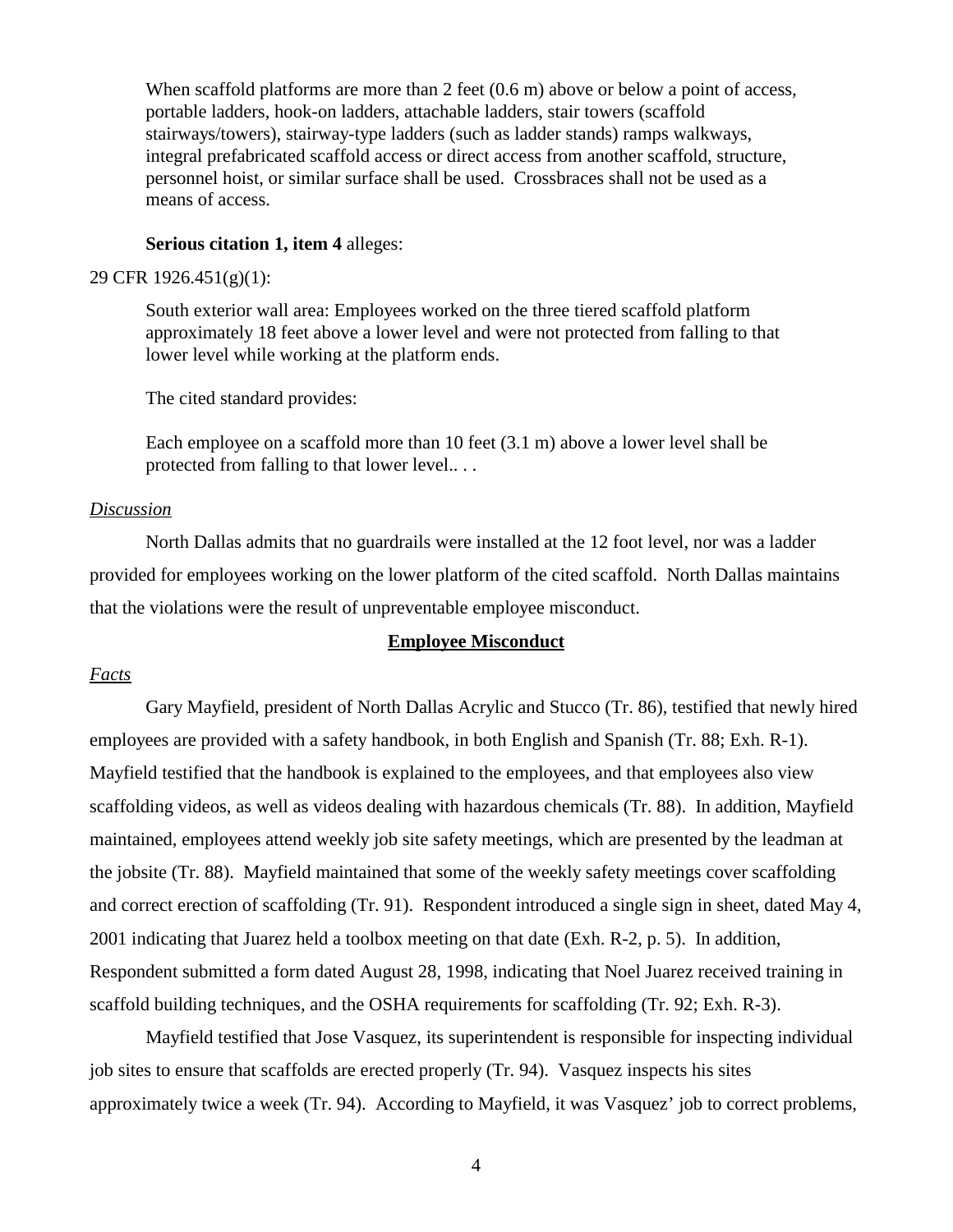and to discipline lead men who do not comply with company safety rules (Tr. 95-96). Mayfield maintained that, while its safety program does not provide for any intermediate disciplinary action, if problems were repeatedly discovered on job sites under the same lead man, that lead man would be fired (Tr. 96). Mayfield admitted, however, that North Dallas had no system for keeping track of verbal reprimands (Tr. 100), though he personally recalled verbally reprimanding Alberto Gonzales, Jaime Palacio and Jose Avilos for hard hat violations, and for failing to erect end rails (Tr. 99-100). Mayfield testified that he has inspected job sites run by Noel Juarez in the past; Mayfield believed that Juarez ran a safe job (Tr. 97, 99). Mayfield stated that Juarez was reprimanded as a result of the OSHA citation (Tr. 97).

Jose Vasquez, superintendent for North Dallas (Tr. 102), testified that Respondent's lead men report to him, and that he spends most of his time inspecting job sites (Tr. 102). Vasquez' testimony regarding North Dallas' disciplinary program and Noel Vasquez' competence was identical to that of Mr. Mayfield (Tr. 102-112). Vasquez identified company safety rules specifically requiring the installation of a safe means of access and fall protection (Tr. 125-26, 128; Exh. R-1). He also read the company rule concerning safety infractions into the record: "The rule states that employees who demonstrate a repeated pattern of violating established company safety rules and regulations are subject to both disciplinary action and dismissal from the company" (Tr. 111; Exh. R-1, p. 24). Vasquez testified that the company had no specific rule on the number of infractions necessary to establish a "repeated pattern" (Tr. 112). He further testified that, though the told Gary Mayfield about verbal reprimands he did not know how, or if, a record of such reprimands was maintained (Tr. 112). Vasquez could remember two employees who were dismissed by North Dallas partially because of safety violations. Vasquez believed that insubordination was also involved in the firings (Tr. 112).

Noel Juarez denied being reprimanded, and testified that management only called the OSHA citations to his attention so that it would not happen again (Tr. 137).

## *Discussion*

In order to establish an unpreventable employee misconduct defense, the employer must establish that it had: established work rules designed to prevent the violation; adequately communicated those work rules to its employees (including supervisors); taken reasonable steps to discover violations of those work rules; and effectively enforced those work rules when they were violated. *New York State Electric & Gas Corporation*, 17 BNA OSHC 1129, 1995 CCH OSHD ¶30,745 (91-2897, 1995).

5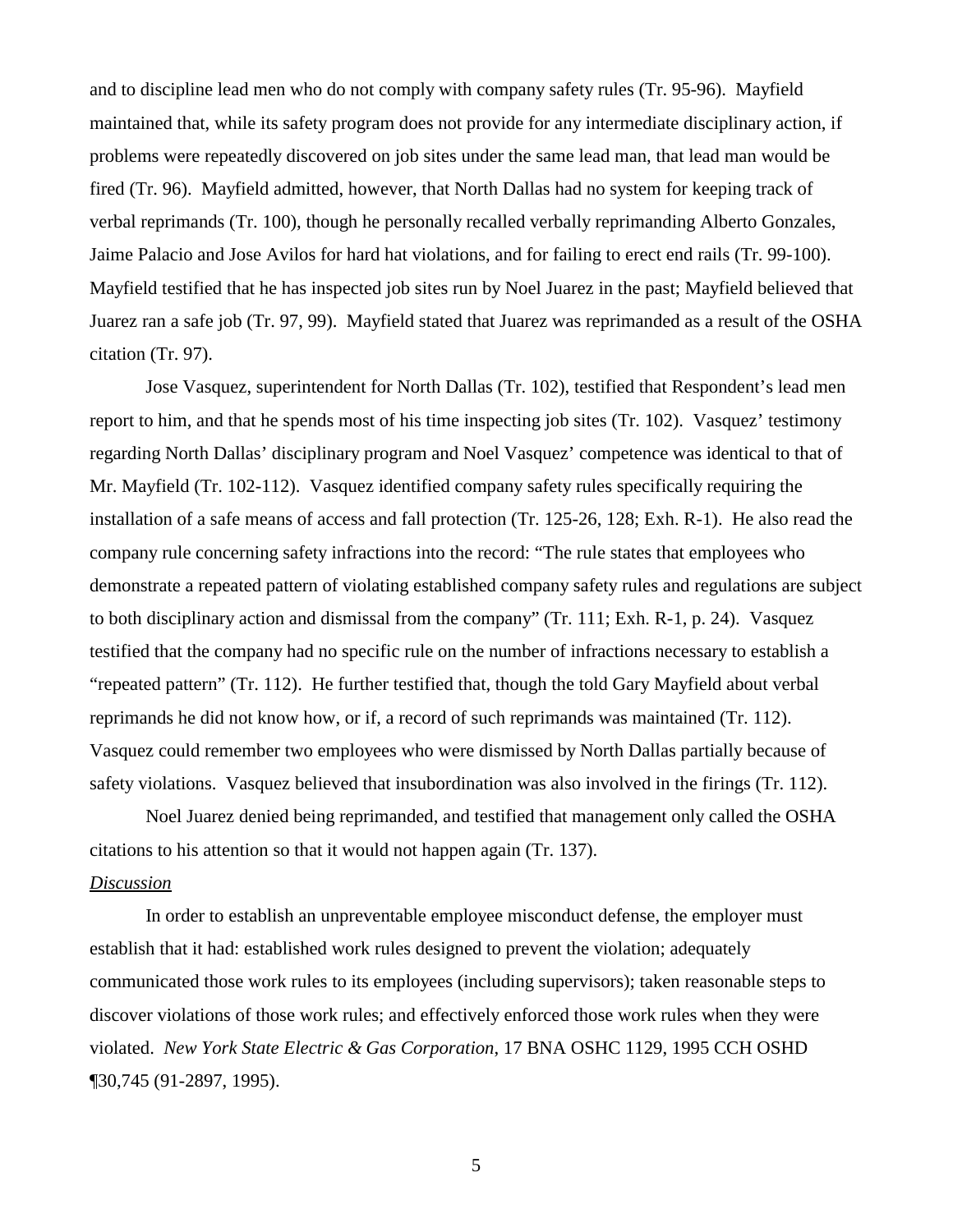The evidence establishes that North Dallas had established work rules which, if followed, would have brought the cited scaffold into compliance with OSHA regulations. The evidence further establishes that the foreman on the Keller WalMart construction site was trained in 1998 in proper scaffold erection. On this record, however, this judge cannot find that North Dallas had a program for discovering and enforcing its rules concerning scaffold construction. It is well settled that misconduct by supervisor constitutes strong evidence that safety program is lax. *Consolidated Freightways Corp.*  15 BNA OSHC 1317, 1991-93 CCH OSHD ¶29,500 (No. 86-351, 1991). Though an employer may rebut that evidence by showing that it had a progressive disciplinary plan with increasingly harsh punishment for infractions of work rules, the Commission has found that programs consisting only of pre-inspection verbal warnings are insufficient to establish the defense. *Precast Services, Inc.* 17 BNA OSHC 1454, 1995 CCH OSHD ¶30,910 (93-2971, 1995). North Dallas admitted that it had no means of documenting the number of infractions committed by its lead men, no system for recording the number of reprimands a lead man received. North Dallas' disciplinary system makes no provision for any punishment short of termination. Superintendent Vasquez recalled only two instances where lead men were terminated, and in both those cases, safety violations were only a part of the reason the employees were let go. Vasquez' testimony that lead men were terminated, in part for safety violations, was not supported by any documentation. Given North Dallas' lax system of enforcement, it is not surprising that lead man Juarez did not take his "discipline" seriously, denying that he had been reprimanded at all, and stating management merely "brought to his attention" the OSHA citations which resulted from his violations of the scaffolding rules.

North Dallas failed to establish the affirmative defense of affirmative employee misconduct. Citation 1, items 2 and 4 are affirmed.

#### *Penalty*

A penalty of \$1,050.00 was proposed for each of the cited items. Two employees were exposed to the cited hazards for 10 to 15 minutes. CO Moore testified that employees might fall from the unguarded ends, or get tangled up while climbing the scaffold and fall, resulting in serious injuries, from broken bones, up to and including death (Tr. 24-27, 30). Moore believed that there was also a danger that employees falling from the scaffold would land on and/or impale themselves on construction litter, including plastic buckets and/or boards that were lying on the ground below the scaffold (Tr. 24-26, 30, 61). Moore computed a gravity based penalty of \$3,500.00. Because, North Dallas is a small company, with approximately 50 employees (Tr. 86), the penalty was reduced by 60%

6